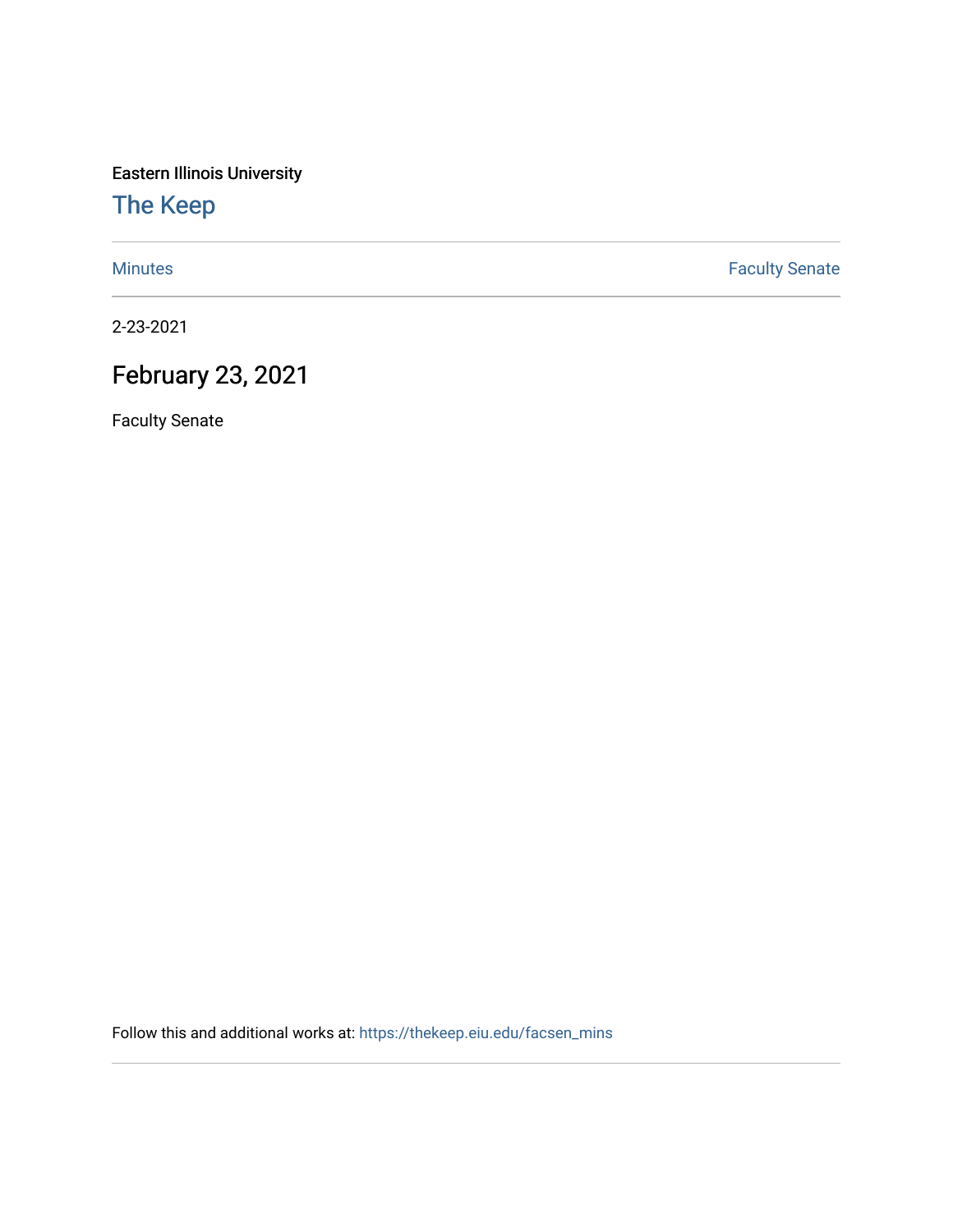

*the minutes summarize the proceeding, and do not constitute a verbatim transcript*

I. Call to Order

- Chair of Faculty Senate, Don Holly, called the meeting to order at 2:00 pm
- Senators in attendance: Abebe, Bruns, Chahyadi, Davis, Holly, Hugo, Kozlowski, Mulvey, Parrish, Porter, Richards (Student Senator), Scher, Shaw, Stowell, and White.
- Guests: J. Gatrell (Provost), Barbara Bonnekessen (Dean CLAS), Alicia Neal

II. Approval of Minutes.

• Motion (Abebe/White) Approved—13 Yes votes Mulvey Absent for vote (Roll call vote taken)

III. Abridged Committee Reports

- Executive
	- o Holly: No Report
	- Elections & Nominations
		- o Stowell: Faculty Nominations Spring email has been sent and there were very few nominations submitted so the nomination deadline was extended for one week as voted on by Faculty Senate Members via email electronic vote. Various solutions to help in recruitment of committee members and possible scaling back of committees were discussed.
- **Student Senate** 
	- $\circ$  Richards: There will be no Student Senate meeting this Wednesday the 24<sup>th</sup> of February as it is an EIU Wellness day. Mark Hudson visited student senate February  $17<sup>th</sup>$  and talked about an increase in housing and dining fees. Student Senators are engaging students to gain feedback on those increases. Student Senate is also working with PRISM on a possible student food bank here on campus.
- Student & Staff Relations
	- o Scher: No report
- Faculty Forum
	- $\circ$  Abebe: Naming Committee Faculty Forum March 24<sup>th</sup> @3pm. More details and advertising to follow.
- Awards
	- o Hugo: Distinguished Faculty Senate Award for the Spring Semester --Nomination forms have been submitted and are being reviewed. Results reported back to senate March 9<sup>th</sup>.
	- o Senator Parrish asked if we could use another measure in place of the CV, discussion took place but no changes were made to the nomination process.
- Budget Transparency
	- o Holly: Discussed disbanding this committee at the last meeting.
	- o Motion (Holly/Parrish) to Disband the Budget Transparency Committee. No discussion took place. Roll call vote taken.

| Abebe        | Yes |
|--------------|-----|
| <b>Bruns</b> | Yes |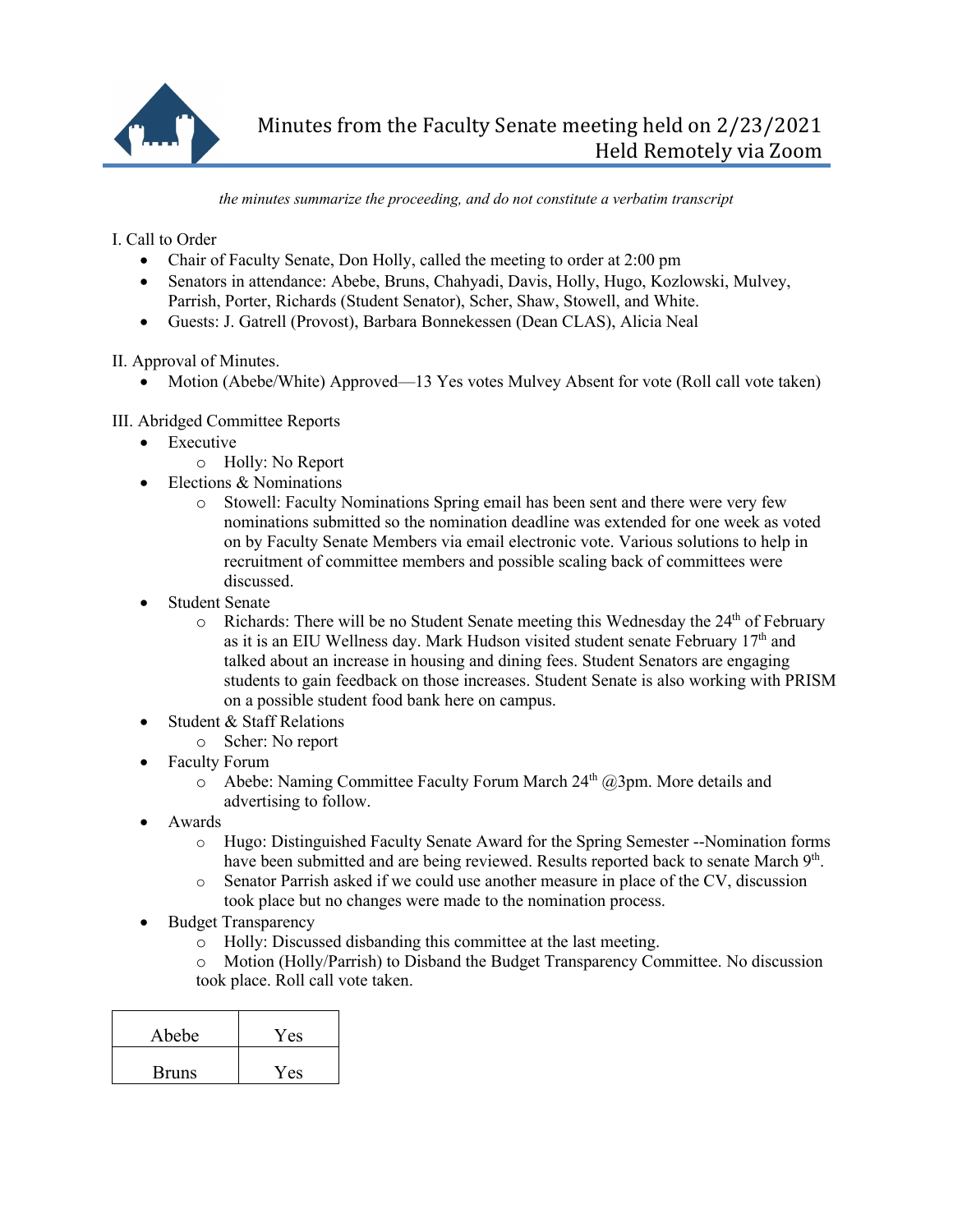| Chahyadi  | Yes     |
|-----------|---------|
| Davis     | Yes     |
| Holly     | Yes     |
| Hugo      | Yes     |
| Kozlowski | Yes     |
| Mulvey    | Yes     |
| Parrish   | Yes     |
| Porter    | Yes     |
| Scher     | Abstain |
| Shaw      | Yes     |
| Stowell   | Yes     |
| White     | Yes     |
|           |         |

IV. Business

- Provost's Report (Gatrell)
	- o State of the State Address was last week. It was primarily positive news as the budget was stable and the expectations for higher education was flat. Two reasonably positive recommendations from both the State and the IBHE for EIU's budget, in this environment flat are good. Illinois' newest member of the general assembly (replacing Michael Madigan), Kodak, is an EIU Alumni member.
	- o The OPEN Access policy changes were taken to PC and were supported.
	- o The science building is still underway, we are waiting on the Capitol Development Board to officially approve the paperwork as part of the formal process. The work is moving forward.
- Chair Report (Holly)
	- o Met with CAA chair and senior members of each college's grade appeal committees and recommendations for a new structure of the Grade Appeal Committee.
	- o Naming Committee met February17th and discussed survey question development and forums for various groups: student, staff and faculty.
	- o Upcoming Meetings:

March 9<sup>th</sup>—COE Dean Henderson, Senator Stowell, and Josh Norman March 23rd—Naming Committee Members Kevin Wetstein and Angie Campbell April  $6<sup>th</sup>$ -- OPEN April—20th Filling of Executive Committees

- Think Tank Committee Update
	- o (Holly)No report. Working on setting up next meeting.